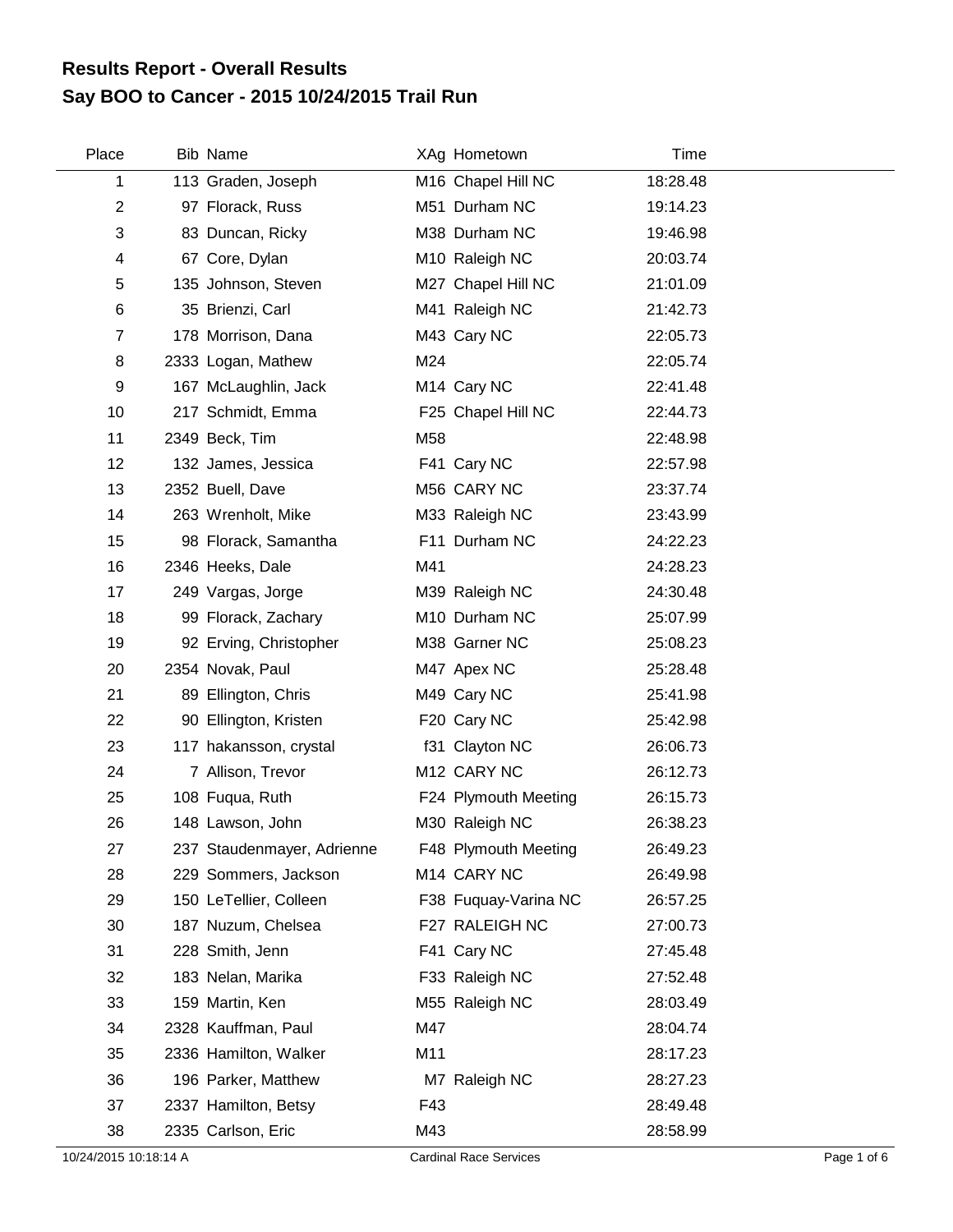| Place | <b>Bib Name</b>            |                 | XAg Hometown         | Time     |  |
|-------|----------------------------|-----------------|----------------------|----------|--|
| 39    | 160 Martin, Sharon         |                 | F55 Raleigh NC       | 29:40.73 |  |
| 40    | 12 Bacon, Rasmi            |                 | F37 Morrisville NC   | 29:42.73 |  |
| 41    | 158 Martin, Kayla          |                 | F28 Holly Springs NC | 29:48.73 |  |
| 42    | 96 Florack, Lisa           |                 | F41 Durham NC        | 29:54.23 |  |
| 43    | 171 Miller, Jennifer       |                 | F30 Holly Springs NC | 30:02.48 |  |
| 44    | 221 Semones, Cathy         |                 | F27 Holly Springs NC | 30:04.73 |  |
| 45    | 112 Gosek, Amanda          |                 | F40 Clayton NC       | 30:09.73 |  |
| 46    | 234 Stafford, Kristen      |                 | F39 Cary NC          | 30:12.73 |  |
| 47    | 136 Kauffmann, John        |                 | M59 Southport NC     | 30:25.23 |  |
| 48    | 2 Ager, Emily              |                 | F21 Indiana PA       | 30:26.98 |  |
| 49    | 85 durso, kimberly         |                 | f29 Raleigh NC       | 30:27.24 |  |
| 50    | 2347 Ryals, Shawn          | M27             |                      | 30:28.75 |  |
| 51    | 4 Albrecht, Jeremy         |                 | M38 Garner NC        | 30:35.98 |  |
| 52    | 142 Key, Greg              |                 | M39 Apex NC          | 30:47.99 |  |
| 53    | 227 Sloan, Andrea          |                 | F32 Sanford NC       | 31:00.74 |  |
| 54    | 156 Marino, Dominick       |                 | M62 CARY NC          | 31:01.24 |  |
| 55    | 208 Roebuck, Tara          |                 | F37 Apex NC          | 31:09.99 |  |
| 56    | 30 Bolch, Chasity          |                 | F29 Conover NC       | 31:12.73 |  |
| 57    | 84 Durso, Christopher      |                 | M29 Raleigh NC       | 31:27.98 |  |
| 58    | 2338 Oliver, Carrie        | F <sub>29</sub> |                      | 31:42.98 |  |
| 59    | 68 cox-franklin, elizabeth |                 | F32 Durham NC        | 31:46.48 |  |
| 60    | 16 Bartholomew, Meg        |                 | F11 Chapel Hill NC   | 31:47.12 |  |
| 61    | 165 McCoy, Lisa            |                 | F34 Carrboro NC      | 31:53.99 |  |
| 62    | 2340 Hardison, Anthony     | M34             |                      | 31:54.51 |  |
| 63    | 173 Moran, Melanie         |                 | F45 RALEIGH NC       | 31:57.24 |  |
| 64    | 2341 Hardison, Anthony     | M <sub>6</sub>  |                      | 31:58.50 |  |
| 65    | 124 Holmes, Cynthia        |                 | F47 Hillsborough NC  | 32:00.57 |  |
| 66    | 192 Pabalate, Andrea       |                 | F38 Raleigh NC       | 32:00.99 |  |
| 67    | 73 Cunningham, Jenny       |                 | F31 Cary NC          | 32:02.73 |  |
| 68    | 81 Dove, Pamela            |                 | F28 Hillsborough NC  | 32:06.00 |  |
| 69    | 235 Standard, Allison      |                 | F31 RALEIGH NC       | 32:19.24 |  |
| 70    | 232 Spruill, Donald        |                 | M40 Raleigh NC       | 32:20.49 |  |
| 71    | 95 Florack, Casey          |                 | F14 Durham NC        | 32:27.74 |  |
| 72    | 17 Bartholomew, Neva       |                 | F46 Chapel Hill NC   | 33:00.00 |  |
| 73    | 118 Harrington, Rebecca    |                 | F32 Sanford NC       | 33:25.73 |  |
| 74    | 24 Belo, Louis             |                 | M54 Raleigh NC       | 33:31.73 |  |
| 75    | 233 Spruill, Ivy           |                 | F34 Raleigh NC       | 33:40.74 |  |
| 76    | 209 Rogers, Caroline       |                 | F15 Raleigh NC       | 33:46.98 |  |
| 77    | 145 Kurdys, Nikki          |                 | F41 Raleigh NC       | 33:49.24 |  |
| 78    | 39 Brown, Aisha            |                 | F31 Raleigh NC       | 34:04.48 |  |
| 79    | 91 Ellington, Lauren       |                 | F17 Cary NC          | 34:10.99 |  |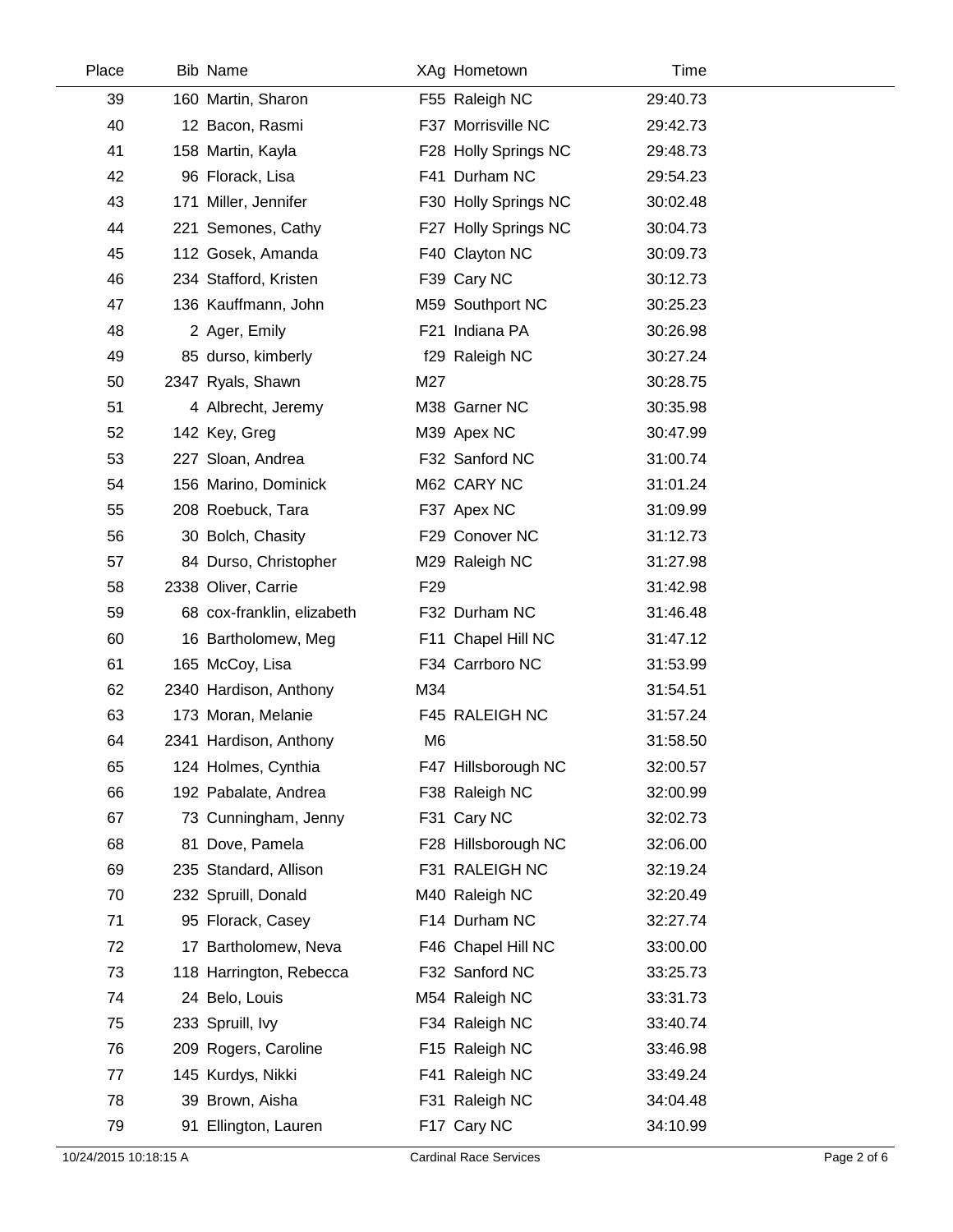| Place | <b>Bib Name</b>          |     | XAg Hometown         | Time     |  |
|-------|--------------------------|-----|----------------------|----------|--|
| 80    | 131 Irving, Kiara        |     | F26 Raleigh NC       | 34:20.48 |  |
| 81    | 2344 Akins, Allen        | M29 |                      | 34:23.24 |  |
| 82    | 198 Phelan, Olivia       |     | F28 Holly Springs NC | 34:23.74 |  |
| 83    | 169 McRae, Mary Eliza    |     | F42 Raleigh NC       | 34:34.74 |  |
| 84    | 137 Kauffmann, Sara Jane |     | F26 Raleigh NC       | 34:37.23 |  |
| 85    | 205 Rego, Marcia         |     | F52 Durham NC        | 34:50.49 |  |
| 86    | 122 Hoeman, Christine    |     | F32 Durham NC        | 34:57.73 |  |
| 87    | 1 Adams, Amanda          |     | F28 Chapel Hill NC   | 34:57.98 |  |
| 88    | 58 Coil, Taylor          |     | F25 Durham NC        | 34:58.73 |  |
| 89    | 216 Schaefer, Jackie     |     | F51 Garner NC        | 34:59.24 |  |
| 90    | 129 Hutchinson, Ryan     |     | M31 RALEIGH NC       | 35:12.48 |  |
| 91    | 231 Spencer, Jennifer    |     | F27 Durham NC        | 35:16.23 |  |
| 92    | 211 Rowland, Amber       |     | F29 Raleigh NC       | 35:24.48 |  |
| 93    | 166 McKay, Tricia        |     | F33 Fuquay-Varina NC | 35:44.98 |  |
| 94    | 141 Kenworthy, Sandra    |     | F34 Knightdale NC    | 35:46.49 |  |
| 95    | 144 Kochel, Corrie       |     | F37 Apex NC          | 35:52.23 |  |
| 96    | 239 Tabor, CJ            |     | F43 Raleigh NC       | 36:00.24 |  |
| 97    | 168 McNeill, Nick        |     | M14 Garner NC        | 36:00.49 |  |
| 98    | 177 morlock, sara        |     | F16 Cary NC          | 36:00.98 |  |
| 99    | 76 Dawkins, Mary Carmen  |     | F15 Raleigh NC       | 36:03.23 |  |
| 100   | 172 Modlin, Vickie       |     | F56 Durham NC        | 36:06.99 |  |
| 101   | 66 Cooper, Margaret Ann  |     | F52 Raleigh NC       | 36:10.49 |  |
| 102   | 65 Cooper, Kelsey        |     | M54 Raleigh NC       | 36:10.73 |  |
| 103   | 213 Salinas, Carlos      |     | M30 Raleigh NC       | 36:12.98 |  |
| 104   | 174 Moran, Tristin       |     | F9 RALEIGH NC        | 36:18.49 |  |
| 105   | 230 Spencer, Daniel      |     | M27 Raleigh NC       | 36:23.24 |  |
| 106   | 26 Berstler, Tina        |     | F40 Garner NC        | 36:25.24 |  |
| 107   | 32 Bonsted, Andrew       |     | M12 Raleigh NC       | 36:26.23 |  |
| 108   | 250 Vargas, Melanie      |     | F10 Raleigh NC       | 36:28.98 |  |
| 109   | 49 Carrell, Sophia       |     | F26 RALEIGH NC       | 36:47.98 |  |
| 110   | 94 Ferguson, Judy        |     | F49 Fuquay-Varina NC | 36:56.09 |  |
| 111   | 176 Morlock, Meredith    |     | F46 Cary NC          | 36:56.58 |  |
| 112   | 204 Ray, Marcy           |     | F34 Holly Springs NC | 37:02.33 |  |
| 113   | 248 Vargas, Ingrid       |     | F38 Raleigh NC       | 37:02.83 |  |
| 114   | 154 LUPIENSKI, christine |     | F39 Holly Springs NC | 37:13.33 |  |
| 115   | 252 Vess, Katharine      |     | F33 Pinehurst NC     | 37:15.08 |  |
| 116   | 14 Bailey, Stephanie     |     | F43 Fuquay-Varina NC | 37:29.98 |  |
| 117   | 180 Murphy, Tammy        |     | F57 Willow Spring NC | 37:32.34 |  |
| 118   | 2343 Grubbs, Amy         | F40 |                      | 37:35.09 |  |
| 119   | 215 Schaefer, Adrianne   |     | F17 Garner NC        | 37:47.58 |  |
| 120   | 179 Mullins, Jillian     |     | F33 Willow Spring NC | 37:49.59 |  |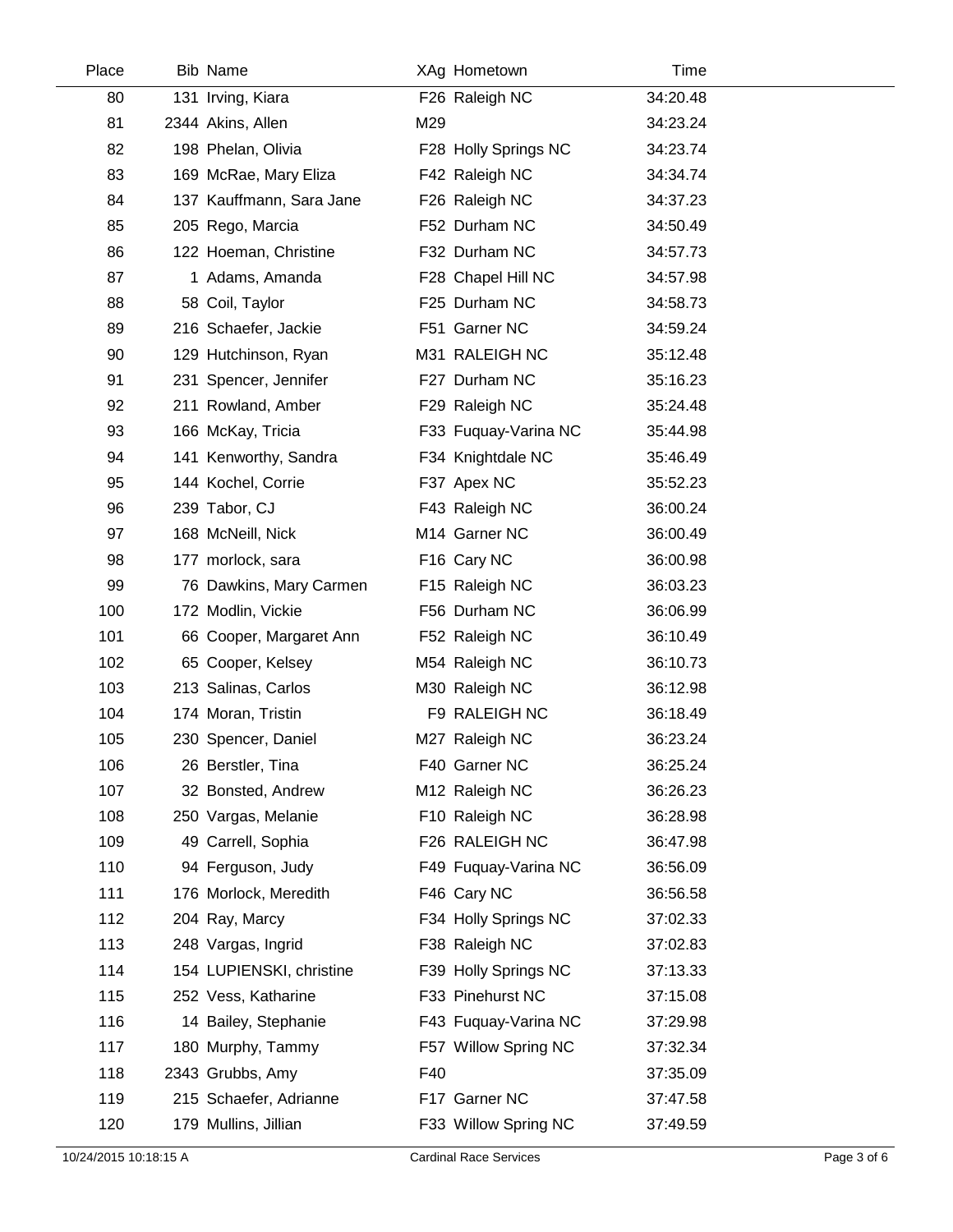| Place | <b>Bib Name</b>        |     | XAg Hometown         | Time     |  |
|-------|------------------------|-----|----------------------|----------|--|
| 121   | 127 Huckeba, Chelsea   |     | F32 Garner NC        | 37:50.60 |  |
| 122   | 64 Cooper, Danielle    |     | F25 Raleigh NC       | 37:56.33 |  |
| 123   | 147 Lahti, Liz         |     | F53 RALEIGH NC       | 38:00.83 |  |
| 124   | 244 Timm, Melissa      |     | F34 Cary NC          | 38:05.33 |  |
| 125   | 9 Ariztegui, Laura     |     | F64 Raleigh NC       | 38:30.08 |  |
| 126   | 253 Watkins, Carlton   |     | F68 Raleigh NC       | 38:46.59 |  |
| 127   | 6 Allen, Bailey        |     | F24 Fuquay-Varina NC | 38:47.83 |  |
| 128   | 199 Pleasant, Brittany |     | F21 Raleigh NC       | 38:57.59 |  |
| 129   | 184 Nicholson, Angela  |     | F41 Garner NC        | 39:01.33 |  |
| 130   | 201 Pulcino, Sherri    |     | F52 Fuquay-Varina NC | 39:07.33 |  |
| 131   | 88 Edwards, Elaina     |     | F52 Raleigh NC       | 39:07.58 |  |
| 132   | 257 Wheeler, Bethany   |     | F25 Raleigh NC       | 39:11.83 |  |
| 133   | 109 Gates, Kesha       |     | F41 Morrisville NC   | 39:43.58 |  |
| 134   | 206 Reichert, Laura    |     | F48 Cary NC          | 39:43.58 |  |
| 135   | 193 Paine, Amanda      |     | F33 Apex NC          | 39:45.09 |  |
| 136   | 93 Faucette, Emily     |     | F49 Raleigh NC       | 39:49.85 |  |
| 137   | 2348 Jordan, Joanne    |     | F60 Chapel Hill NC   | 40:11.58 |  |
| 138   | 114 Gregory, Misha     |     | F44 Raleigh NC       | 40:12.33 |  |
| 139   | 87 Eason, Ashleigh     |     | F26 Raleigh NC       | 40:13.83 |  |
| 140   | 72 Cunat, Jakub        |     | M28 Raleigh NC       | 40:14.58 |  |
| 141   | 75 Daughtry, Kim       |     | F39 WAKE FOREST N    | 40:24.33 |  |
| 142   | 164 McBride, Tim       |     | M57 Monroe NC        | 41:06.33 |  |
| 143   | 163 McBride, Debby     |     | F57 Monroe NC        | 41:07.08 |  |
| 144   | 46 Carpetto, Carly     |     | F9 Raleigh NC        | 41:15.58 |  |
| 145   | 47 Carpetto, Misty     |     | F41 Raleigh NC       | 41:15.59 |  |
| 146   | 258 White, Chris       |     | M38 Durham NC        | 41:18.33 |  |
| 147   | 259 White, Jackie      |     | F30 Durham NC        | 41:21.10 |  |
| 148   | 123 Holladay, Kristen  |     | F26 Durham NC        | 41:37.60 |  |
| 149   | 212 Rush, Kendall      |     | F26 Durham NC        | 41:37.84 |  |
| 150   | 218 Schultz, Madelyn   |     | F9 Garner NC         | 41:57.33 |  |
| 151   | 219 Schultz, Suzanne   |     | F36 Garner NC        | 41:57.58 |  |
| 152   | 202 Pullum, Amanda     |     | F32 DURHAM NC        | 41:59.10 |  |
| 153   | 130 Illana, Hermes     |     | M56 Durham NC        | 41:59.12 |  |
| 154   | 2334 Hunnicutt, Sandi  | F49 |                      | 42:12.58 |  |
| 155   | 197 Parker, Michelle   |     | F24 Four Oaks NC     | 42:49.84 |  |
| 156   | 128 Hummel, Jodi       |     | F46 Apex NC          | 43:00.84 |  |
| 157   | 157 Markman, Kristie   |     | F36 Apex NC          | 43:01.33 |  |
| 158   | 63 Cooney, Shaun       |     | M48 Raleigh NC       | 43:02.08 |  |
| 159   | 53 Chambers, Teresa    |     | F52 Raleigh AL       | 43:02.33 |  |
| 160   | 225 Simmons, Susan     |     | F59 WAKE FOREST N    | 43:32.83 |  |
| 161   | 247 TYLER, EMILY       |     | F57 Oxford NC        | 43:41.59 |  |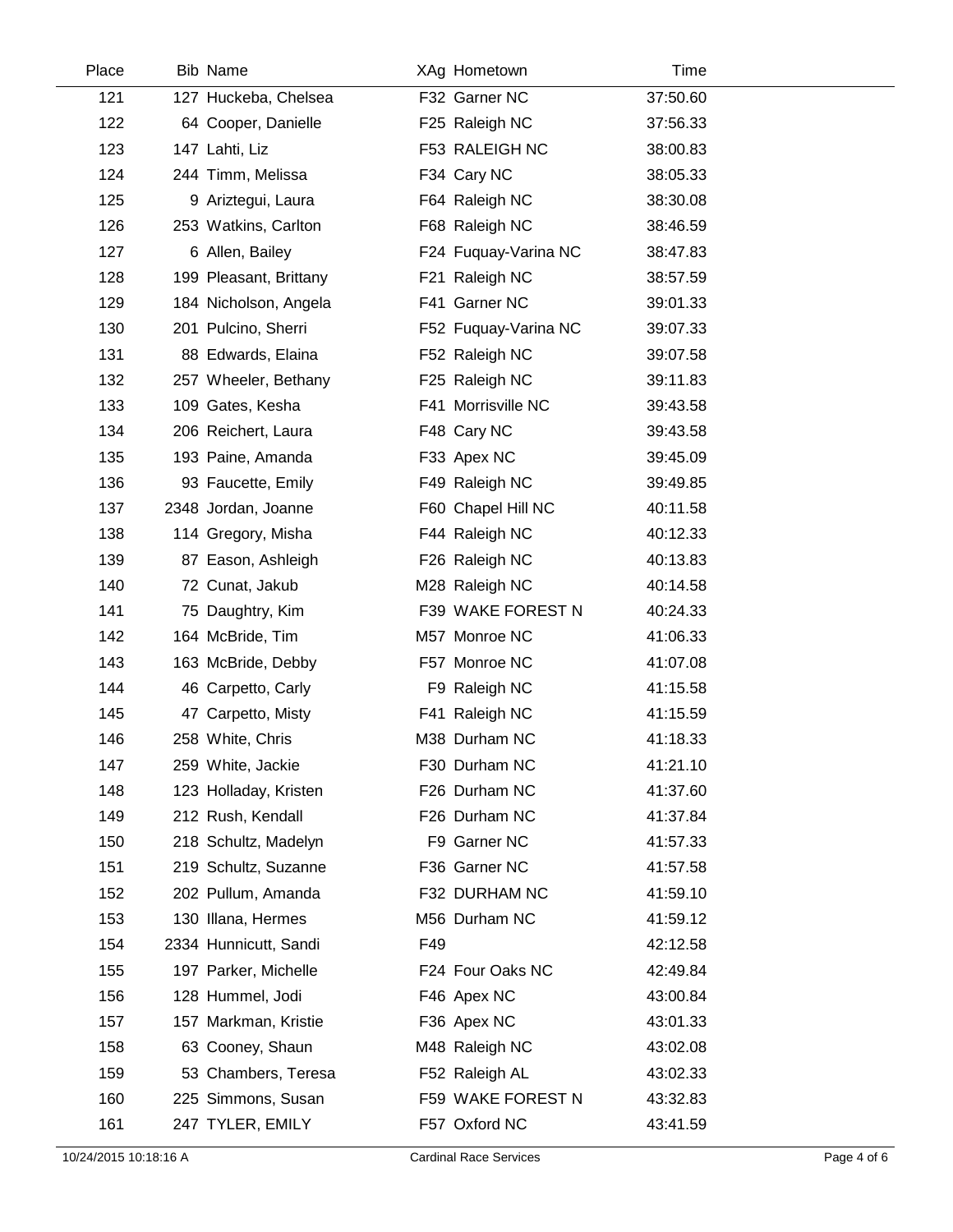| Place | <b>Bib Name</b>         |                 | XAg Hometown         | Time     |  |
|-------|-------------------------|-----------------|----------------------|----------|--|
| 162   | 246 TYLER, Doug         |                 | M58 Oxford NC        | 43:41.84 |  |
| 163   | 2342 Kau, Audrey        | F <sub>27</sub> |                      | 44:00.09 |  |
| 164   | 214 Schaale, Kristen    |                 | F32 Raleigh NC       | 44:00.83 |  |
| 165   | 44 Cannon, Katie        |                 | F28 RALEIGH NC       | 44:03.83 |  |
| 166   | 74 Dale, Alexis         |                 | F25 Knoxville TN     | 44:04.58 |  |
| 167   | 36 Brienzi, Gen Fí      |                 | F33 Raleigh NC       | 44:04.83 |  |
| 168   | 146 Lahti, Doug         |                 | M54 RALEIGH NC       | 44:35.33 |  |
| 169   | 38 Brown, Addison       |                 | F7 Garner NC         | 45:00.09 |  |
| 170   | 40 Brown, Christie      |                 | F36 Garner NC        | 45:00.10 |  |
| 171   | 236 Stanley, Ashely     |                 | F22 Garner NC        | 45:00.33 |  |
| 172   | 2345 Keith, Stephanie   | F <sub>21</sub> |                      | 45:03.10 |  |
| 173   | 222 Short, Cheryl       |                 | F58 The Villages FL  | 45:13.08 |  |
| 174   | 240 Telfer, Erin        |                 | F29 Cary NC          | 45:37.08 |  |
| 175   | 2353 Harris-Cannon, Rob | M61             |                      | 46:03.84 |  |
| 176   | 185 Nicholson, Nikki    |                 | F31 Raleigh NC       | 46:04.10 |  |
| 177   | 48 Carr, Mary           |                 | F51 Garner NC        | 46:07.35 |  |
| 178   | 45 Carey, Rose          |                 | F40 Stem NC          | 46:08.33 |  |
| 179   | 80 Douglass, Sally      |                 | F71 Jacksonville FL  | 47:13.33 |  |
| 180   | 34 Breakey, Todd        |                 | M44 Raleigh NC       | 47:17.33 |  |
| 181   | 264 Zaino, Ashley       |                 | F31 Fuquay-Varina NC | 47:23.58 |  |
| 182   | 71 Cron, Robert         |                 | M38 Clayton NC       | 47:33.33 |  |
| 183   | 86 Duszynski, Kathy     |                 | F55 Pittsboro NC     | 47:34.58 |  |
| 184   | 181 Neilson, Elizabeth  |                 | F7 Raleigh NC        | 48:11.83 |  |
| 185   | 70 Cron, Lilly          |                 | F6 Clayton NC        | 48:11.84 |  |
| 186   | 182 Neilson, Jennifer   |                 | F39 Raleigh NC       | 48:19.84 |  |
| 187   | 200 Proctor, Joy        |                 | F48 Raleigh NC       | 48:23.34 |  |
| 188   | 152 Lindsay, Debbie     |                 | F46 Raleigh NC       | 48:27.34 |  |
| 189   | 260 Whitney, Traci      |                 | F49 Raleigh NC       | 48:32.34 |  |
| 190   | 190 Ostling, Jennifer   |                 | F48 Raleigh NC       | 48:32.35 |  |
| 191   | 100 Foster, Monica      |                 | F38 Holly Springs NC | 49:07.84 |  |
| 192   | 50 Carter, Aidan        |                 | M12 Apex NC          | 49:09.58 |  |
| 193   | 51 Carter, Lisa         |                 | F48 Apex NC          | 49:10.84 |  |
| 194   | 25 Berry, Dawn          |                 | F44 Knightdale NC    | 49:15.58 |  |
| 195   | 243 Thompson, Rebecca   |                 | F43 Apex NC          | 50:15.58 |  |
| 196   | 10 Averette, Katie      |                 | F32 CARY NC          | 50:29.09 |  |
| 197   | 69 Cron, Christina      |                 | F37 Clayton NC       | 50:32.10 |  |
| 198   | 241 Thibault, Pat       |                 | F63 Raleigh NC       | 50:34.09 |  |
| 199   | 11 Ayscue, Allison      |                 | F51 Cary NC          | 50:36.09 |  |
| 200   | 2339 Tobias, Sharon     | F49             |                      | 50:50.58 |  |
| 201   | 189 O'Connor, Pamela    |                 | F62 Wattsburg PA     | 51:16.33 |  |
| 202   | 188 O'Connor, Douglas   |                 | M60 Wattsburg PA     | 51:16.83 |  |